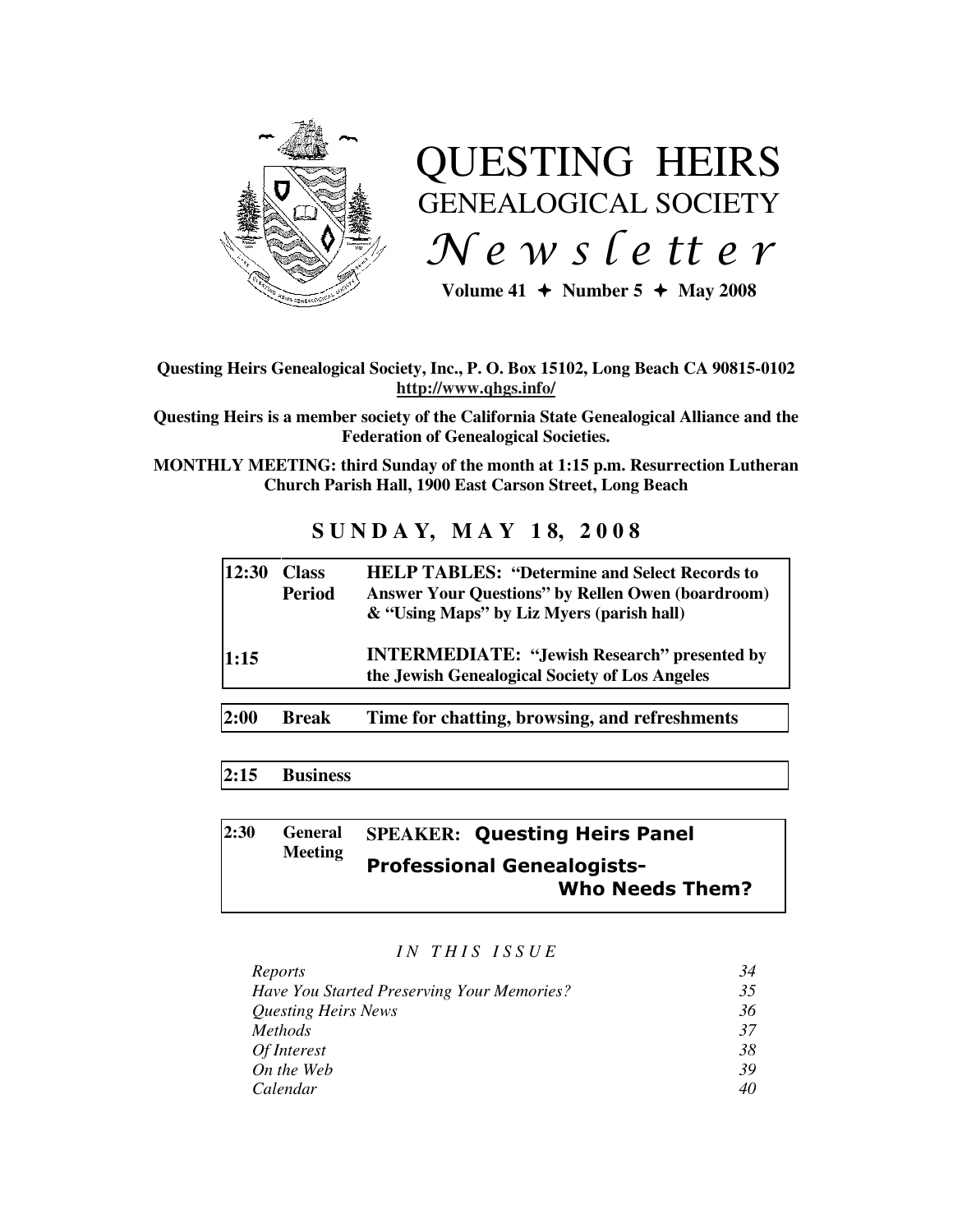# **M A Y M E E T I N G**

# **BASIC RESEARCH**

This month Rellen Owen will illustrate what kinds and amounts of information can be ascertained from various types of documents, discuss the nature and value of Primary vs. Secondary evidence, and help you interpret the data that you find in censuses.

## **INTERMEDIATE CLASS Jewish Research**

The Jewish Genealogical Society of Los Angeles (JGSLA), founded in 1979, is dedicated to the sharing of genealogical information, techniques and research tools with those who are interested in Jewish genealogy and family history. Its library is housed at the Los Angeles Regional Family History Center.

Since Boy Scouts can earn a merit badge for Genealogy, some boys from Troop 613 have been invited to our meeting. They will adjourn to the Board Room during our regular program for one-on-one help with research problems they may have.

## **PROGRAM Professional Genealogists— Who Needs Them?**

## [Postponed from our March meeting]

What is a professional genealogist? How does someone become a professional genealogist? Do they have a code of ethics? What does CG, CGL, FASG and AG after a person's name mean? Why would someone need a professional genealogist? How do you find one? How do you go about hiring one? What should you expect from a professional genealogist? Our panel will answer these questions and more.

Our panelists will include our own Liz Myers and John McCoy, plus Beth McCarty who is a member of the Association of Professional Genealogists. Beth is a former school teacher and, for the past 16 years, has been director of the Orange Regional Family History Center. She has spoken to our society in the past, and we always enjoy her visits.

# **M E M B E R S H I P R E P O R T Sally DAVIS (562) 429-7803**

APRIL MEETING ATTENDANCE Members: 48 Guests: 0

NEW MEMBER Suzanne BOYLES Individual 9/08

## **F I N A N C I A L R E P O R T David WERTS (562) 431-7790**

| March Income                    | \$145.49   |
|---------------------------------|------------|
| <b>March Expenses</b>           | \$ 551.87  |
| <b>Checking Account Balance</b> | \$2,351.80 |

# **R E F R E S H M E N T S Georgie (Peterson) LYONS (562) 432-4908**

Thanks to our April hosts: Terry HAMILTON Liz MYERS Mike OWENS Nancy PERALDA

Our May hosts will be: Tricia BURES Cynthia DAY-ELLIOTT Frena DOMINGUEZ Liz MYERS Cheryl TARDIF

**NOTE: Submissions for the June 2008 Newsletter are due by May 25, 2008.** 

*Copyright* © *2008, Questing Heirs Genealogical Society, Inc.* 

*Permission to reprint original items from this publication is granted, provided that the reprint is used for non-commercial, educational purposes, and that the following notice appears at the end of the article: Previously published in Questing Heirs Genealogical Society Newsletter, Vol. 41, No. 5, May 2008.* 

*This newsletter is published monthly as a benefit for members of Questing Heirs; it is not meant to be sold. Those who are unable to attend our meetings but wish to subscribe to the newsletter may purchase a newsletter-only membership for \$12.00 a year. To join, please use the membership application on the outer cover of this newsletter.*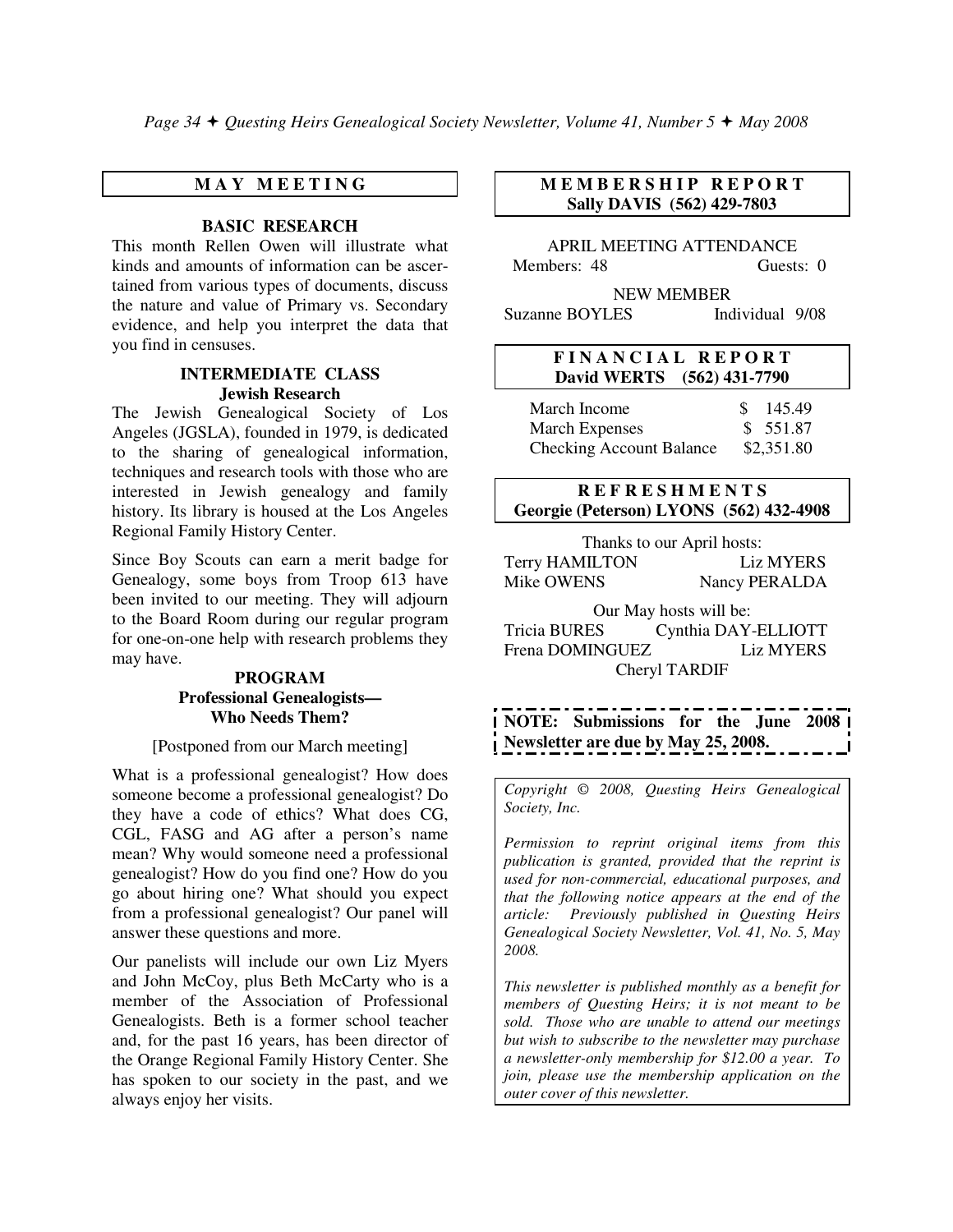# **HAVE YOU STARTED PRESERVING YOUR MEMORIES?**

Tom Underhill's presentation on "Researching the Forgotten Generation" at our April meeting reminded us that we should include our own generation in our family history research, as well as those that have preceded us. Although our lives may not seem particularly interesting to us who have lived them, our descendants will want to know what life was like in the  $20<sup>th</sup>$  century; and they will want to know what we were like what we thought and felt about the events we lived through. Just having a few vital statistics won't give them a sense of our personality.

The first step in preserving your own legacy is to look into those closets and drawers in your house, as well as the garage, where you have stowed away the "stuff" of your life. You may find report cards from your school days, awards recognizing accomplishments on your job, letters, bronzed baby shoes or early art work created by your children, souvenirs from vacation trips, mementos of special occasions, photos, etc., etc. If you just leave this "stuff" as it is, your children or other relatives will dispose of it for you after you're gone. And they won't know what significance the items had for you or why they are worth preserving.

The next step is to organize your findings so they will make sense to someone else. Photos in a shoebox are not very meaningful. Put them into an album made of archival materials, annotated with the relevant names, dates and places. Maybe you don't really need all those photos of vacation sites, or multiple years of Christmas decorations. Choose the most meaningful photos, those that record people and significant events. You might want to take pictures of some artifacts you think may not be kept and include those photos, explaining their significance.

You can also organize the paper items—like certificates, wedding and baby announcements, obituaries, important letters, etc.—into archival scrapbooks.

As all these items you've found will jog your memory, it's a good time to start writing down

those memories in a journal or notebook. Tom had a pack of sheets with questions on them that would give you ideas of what to write, too. You may ultimately want to have your life story put into print.

What I've described may sound like an overwhelming job; but if you take it in small increments, you can break it down to a manageable size.

If you have trouble figuring out what to keep of all the "stuff" you find, Sally Jacobs (The Practical Archivist) has some suggestions on her blog at http://practicalarchivist.blogspot.com. Here are some of them.

Purging. There is no magic formula for deciding what to keep. At least not one that works for everyone. You have to make some hard decisions, it's true. But making no decisions at all and keeping everything instead is just delaying the problem.

Respect Age. In family collections, age and scarcity tend to go hand in hand. For example, the only known photograph of your great-greataunt Rose? Or your grandparents' wedding? Those are keepers.

People Pictures. In going through old albums, it's best to keep the pictures of family members, rather than scenery or unidentified people.

Sentimental Value. In family collections, sentimental value reigns supreme. Future generations will want to have your favorites.

Whatever you think is worth saving should be properly stored in archival quality albums or storage boxes. Well known suppliers are Metal Edge, Gaylord and Light Impressions.

And remember there might be someone else in your family who would want what you are about to toss. You might want to pass particular items on to your children, and your ancestral research to another relative if they're not interested in it.

*The Editor*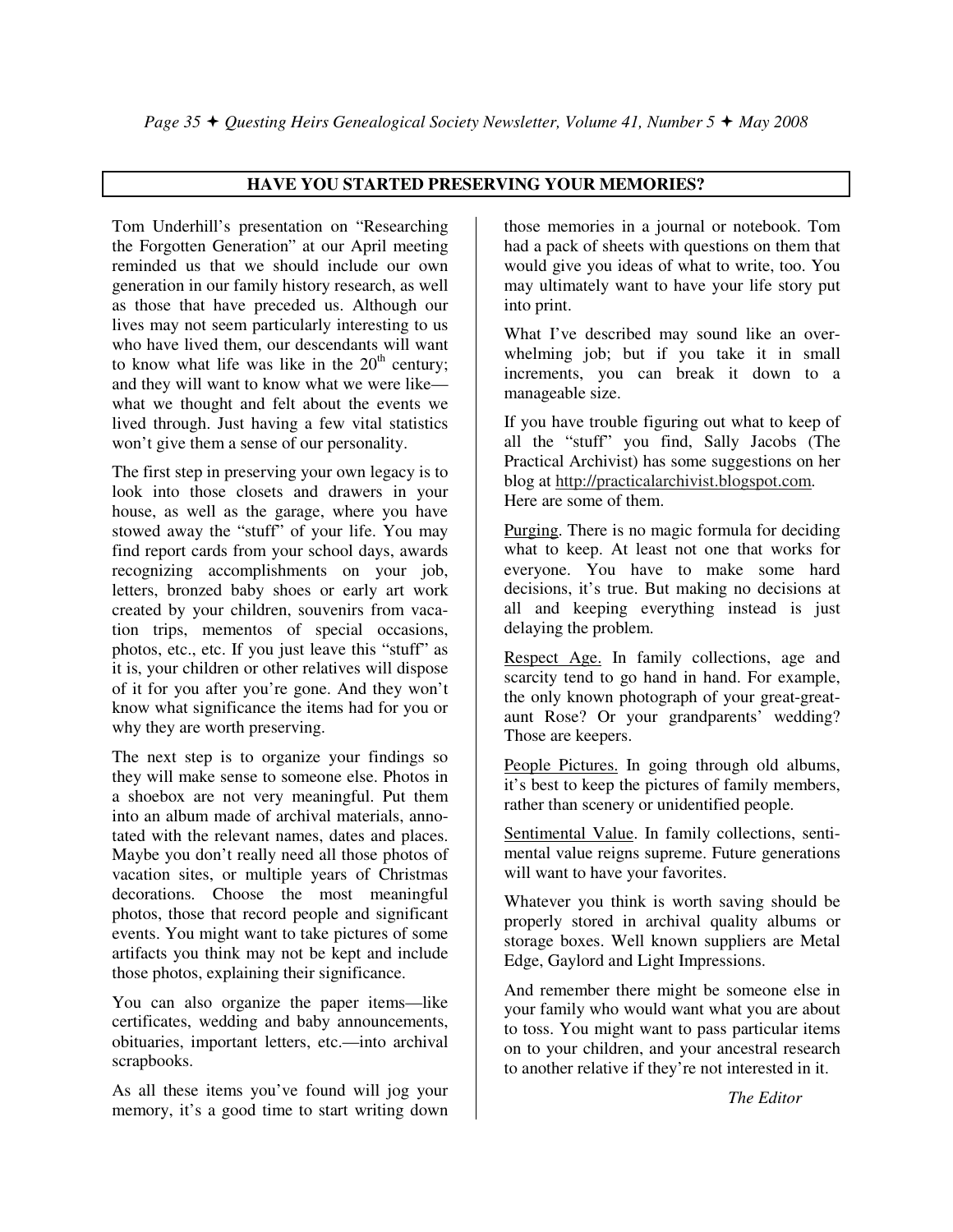# **QUESTING HEIRS NEWS**

## **PRESIDENT'S MESSAGE**

Hi folks,

If any of you would like to be involved with our Ralph's fundraising but don't have a computer, I will be glad to help get you signed up. Just give me a call with your Ralph's Club Card number, and I will be glad to take care of signing you up.

The Cemetery Committee will be meeting again at 12:30 p.m. before our next meeting on May 18. Anyone interested in joining us is welcome.

Our last speaker, Tom Underhill, said he always enjoys talking to our group. Several groups just sit on their hands, so to speak, and it's like talking to a morgue. Another member told me she enjoys Questing Heirs because we are so friendly and our speakers are so good.

Hey, it sounds like we're doing something good! Most genealogical societies these days are losing members, but we're still growing. So keep up the good work! **We are a great group of genealogists!!! Hooray!!!** 

Liz

#### **CAFÉ PRESS**

# by Mike Powers

As announced at our last meeting, we now have Questing Heirs branded merchandise available for purchase online at Café Press. Among the items available are T-shirts, golf shirts, caps, tote bags, journals, and mugs. The merchandise is good quality, and our artwork looks very nice on it—if I do say so myself! Café Press takes care of the hard part; they produce the merchandise on demand and handle the payment and shipping. All we have to do is upload the artwork and set up the store. Best of all, a portion of the purchase price goes to Questing Heirs.

All in all, purchasing this merchandise is a great way to show your pride, get our name out there, and contribute to the society. The address for our online shop is www.cafepress.com/qhgs.

#### **RESOURCES FOR THE FAMILY HISTORIAN**

Don't forget our upcoming trip to the **Long Beach Historical Society**, located at 4260 Atlantic Avenue. We will be meeting at 10:00 a.m. for an orientation to the facility, which opens at 11:00 a.m.

# ১০

# **GENEALOGY FOR KIDS**

by Carolyn Silvey

My mom referred me to a wonderful children's picture book that celebrates family history— *Aunt Claire's Yellow Beehive Hair*, by Deborah Blumenthal, illustrated by Mary GrandPre (who also illustrated the Harry Potter books).

Quick synopsis: Annie wants to know about the family that everyone talks about at holidays and that she knows only through pictures. One rainy day she and Grandma collect memorabilia from throughout the house. Annie hears the stories behind the photos and makes a scrapbook to remember them. They find the purple ribbon Aunt Claire wore in her hair—hence the book's title. I really enjoyed it—fabulous illustrations and a wonderful enticement into genealogy for all ages!

*A Quick Tip from* The Ancestry Weekly Journal *of 25 Feb 2008. Copyright © 2008. The Generations Network, Inc.* 

*Roots for Kids: A Genealogy Guide for Young People* by Susan Provost Beller (2<sup>nd</sup> Edition)

This book is based on a twelve-week course the author developed for her fourth grade class. Each chapter is based on a forty-five minute classroom session. While the book is suitable for teachers seeking to supplement their social studies curriculum with material on family history, it will be used principally by a whole range of young people in their first attempt at genealogical research.

 See http://www.genealogical.com/products/ Roots%20for%20Kids/422.html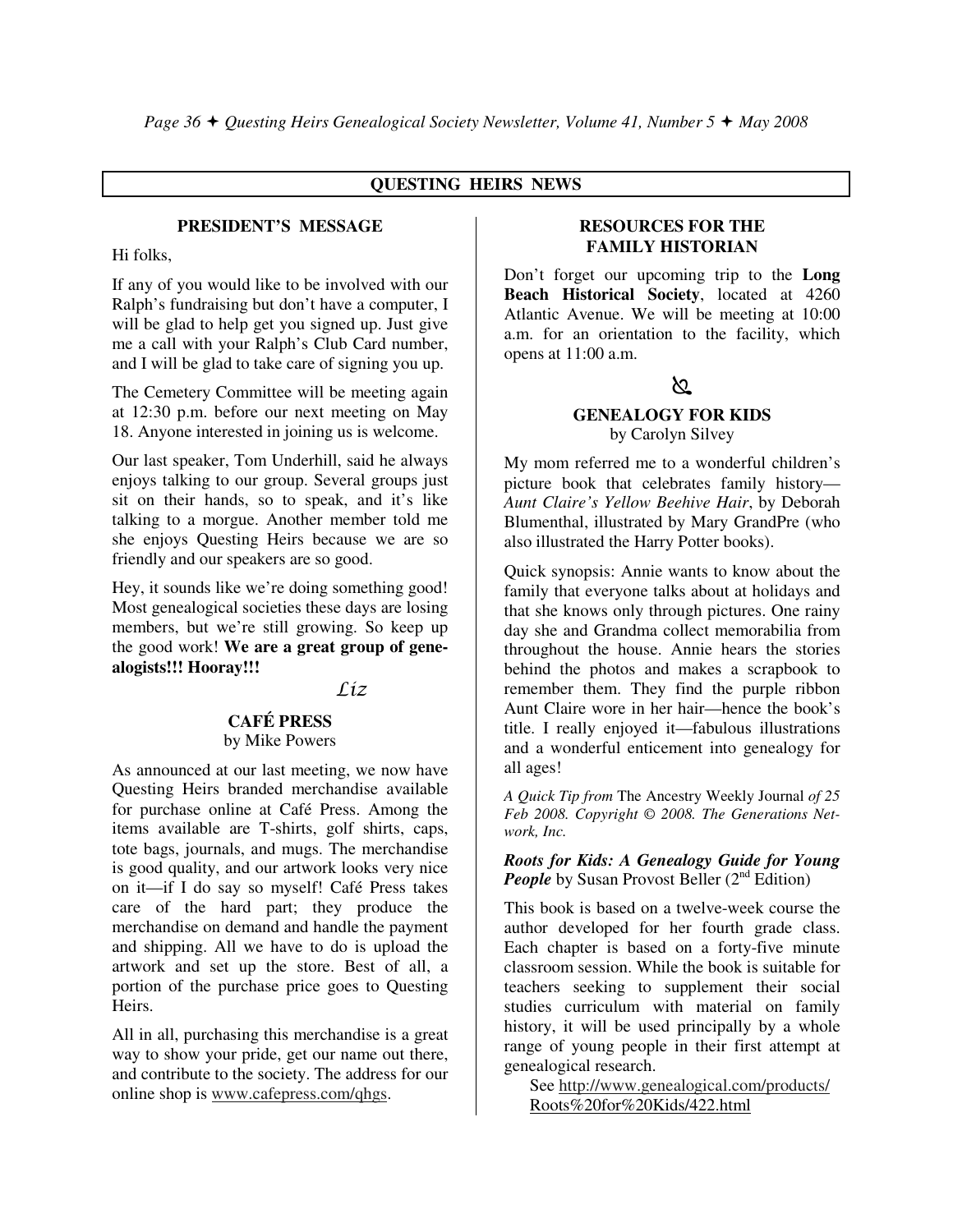# **M E T H O D S**

#### **RECORDS OF THE GAR**  by Mary Penner

Civil War Union veterans might have wanted to forget their miserable and often gruesome war experiences, but they didn't want to forget their comrades and the bonds they formed. That's why thousands of vets joined the Grand Army of the Republic (GAR). Formed in 1866, the organization's membership peaked in 1890 when more than 409,000 men were on the GAR rosters. The last member died in 1956.

How can you discover if your ancestors joined the GAR? Start at the cemetery. Local GAR posts frequently placed markers at members' graves. Obituaries also often mention GAR membership. Members joined posts where they lived, so focus your search for records at locations near your veteran's post-war homes. GAR records were maintained at the local level, so there is no central national repository for the club's records. Check with the state archives or state historical societies for records. Some records might be at local libraries or museums.

The information in the records varies, but you might find membership rolls, lists of member deaths and burials, account books, letters of application and other correspondence, and meeting minutes.

Well aware of their own mortality, GAR members established a second-generation organization in 1881. This organization, the Sons of Union Veterans of the Civil War, still exists today and you can find some helpful information about the GAR on the group's website.

*A Tip from the Pros that appeared in* The Ancestry Weekly Journal *of 31 March 2008. Copyright © 2008. The Generations Network, Inc.* 

# **MASONIC RECORDS**

## by Donna Jackson

I have been given the honor of preserving the records of the local Masonic Lodge, Swift Lodge #129, Benson, Swift County, Minnesota. While the Masons are a male fraternal organization, they also have organizations for the spouses and daughters of their members; the primary one is the Order of the Eastern Star.

As I began scanning/transcribing these records, I found that the forms required to join this fraternal organization included information on birthplaces, occupations, ages, and previous lodge affiliations (which can determine a previous residence).

At one point, Swift County, Minnesota, had two lodges; it now has one lodge. Many of the lodges in small farming communities merged or closed as their population diminished.

Most lodges send their records to the Masonic Grand Lodge of each state; however, as in this particular case, material can be located by looking at lodges in surrounding communities or by checking at the local historical society/ museum. Many Grand Lodges do not have the assets to scan and transcribe these historical records; however, you may be able to obtain a list of lodges (current and inactive), lists of officers of each lodge, and sometimes a database of all Masons in their state.

The original records of Swift Lodge #129 will be available at the Swift County Historical Society located in Benson, Minnesota, with back up copies at the Stevens County Historical Society, located in Morris, Minnesota. These records include scans of all the original documents, books, etc. Additional records will include a photo scrapbook containing professional photos and a short biography of each of the Past Masters of Swift Lodge #129. Where I cannot obtain a short biography, the obituary will be used.

I have also been given the honor of preserving records of other lodges and the local Order of the Eastern Star chapter.

*The above was A Quick Tip from* The Ancestry Weekly Journal *of 14 April 2008. Copyright © 2008. The Generations Network, Inc.*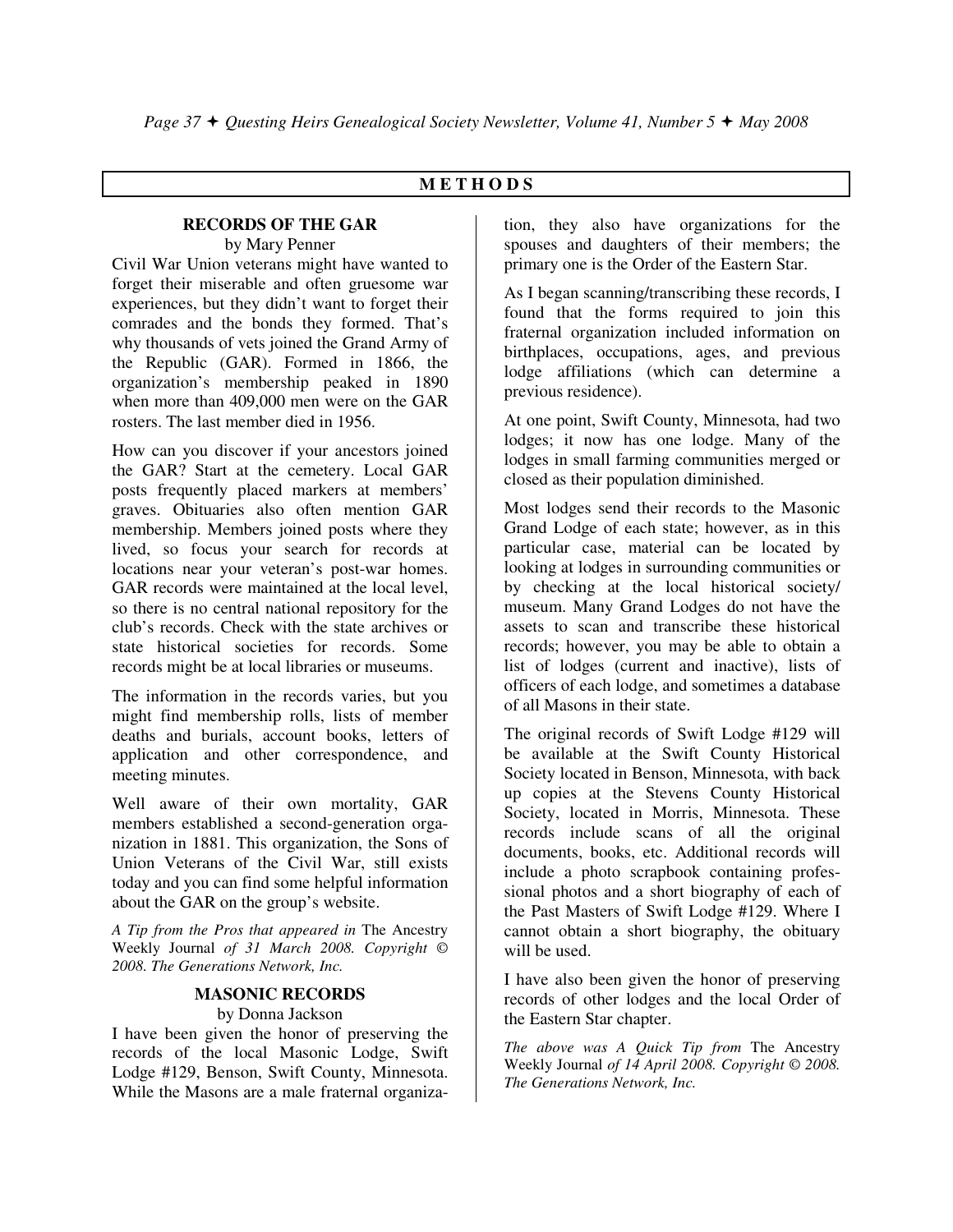# **O F I N T E R E S T**

## **GENETIC NONDISCRIMINATION BILL CLEARS CONGRESS**

by Alexis Madrigal – April 24, 2008 A bill to protect Americans from discrimination based on their genetic makeup has passed the Senate by a vote of 95-0, sending it to the president's desk via a final vote in the House that is considered a formality. President Bush is widely expected to sign the legislation into law.

The Genetic Information Non-Discrimination Act, aka GINA and S.358, had been bouncing around Congress for a decade, but this is the first time it has passed through both the House and Senate….

GINA, specifically, would bar employers and insurance companies from using genetic information in human resources decisions or determining insurance eligibility.

The bill appeared on the verge of passing into law last year before it got held up by Tom Coburn, a Republican Senator from Oklahoma …. Coburn's press secretary, Don Tatro, said that a clause was added to the legislation that removed Coburn's concerns.

*The entire article may be viewed at http://blog.wired. com/wiredscience/2008/04/genetic-non-dis.html.* 

# **CENSUS TO SCRAP HANDHELD COMPUTERS FOR 2010 COUNT**

The Census Bureau will tell a House panel today [3 Apr 2008] that it will drop plans to use handheld computers to help count Americans for the 2010 census, contributing to the increase in cost for the decennial census by as much as \$3 billion, according to testimony the Commerce Department secretary plans to give this afternoon….

In 2006, the Census Bureau awarded a \$595 million contract to Harris Corp. to develop more than 525,000 handheld computers that enumerators would use to collect data from Americans who did not send in their census forms. The handhelds would replace the millions

of costly paper forms and maps that enumerators must carry when going door to door to visit Americans who did not mail in their census forms. Since awarding the contract, the project has experienced constant setbacks, including changing system requirements, that led to increased costs and missed deadlines. . . .

The Census Bureau still plans to use the handhelds to conduct address canvassing, a process to validate and update the location of every household.

*The above information was extracted from an article that appeared at http://www.nextgov.com on 3 Apr 2008.* 

## **ROOTSWEB MOVED TO ANCESTRY.COM**

You may have noticed that when you go to www.rootsweb.com, the URL now changes to www.rootsweb.ancestry.com. This is because The Generations Network has decided to "transplant" RootsWeb onto the Ancestry.com domain.

Tim Sullivan, CEO of TGN, made this announcement in a news release at the Roots Web blog: http://blogs.rootsweb.com/newsroom on 13 March 2008.

"The Generations Network has hosted and funded the RootsWeb online community since June 2000, thereby maintaining RootsWeb as the world's oldest and largest free genealogy website…. This move will not change the RootsWeb experience or alter the ease of navigation to or within RootsWeb. RootsWeb will remain a free online experience.

The decision to host RootsWeb on Ancestry.com is being made for one primary reason: we believe that the users of each of our two main websites can be better served if they have access to the best services available on both. Simply stated, we want to introduce more Ancestry.com users to RootsWeb and vice versa."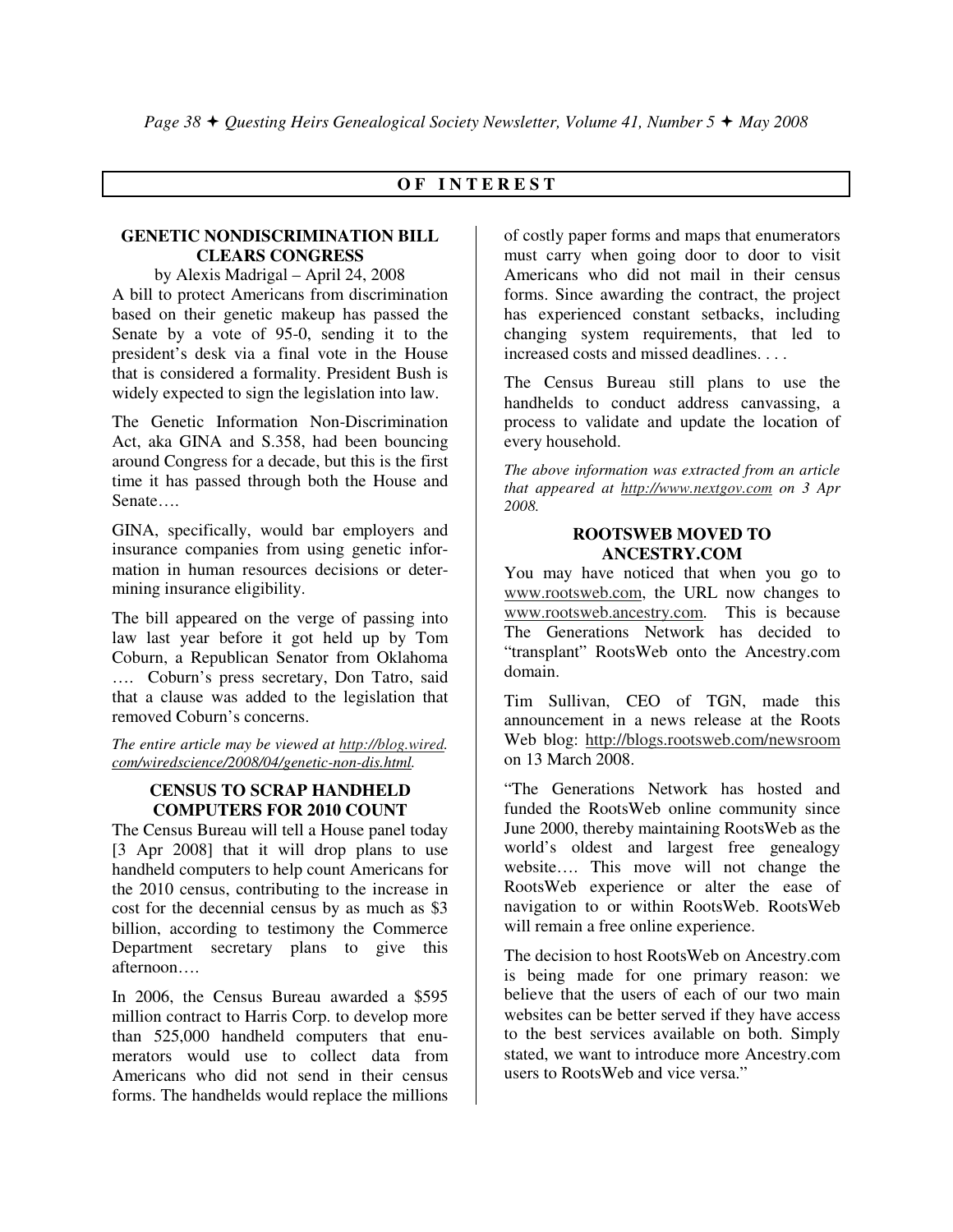# **O N T H E W E B**

# **DROUIN COLLECTION INDEXED**

On April 8, 2008, Ancestry.ca announced the online launch of the fully searchable indexes for the historic Drouin Collection, which contains Quebec records spanning 346 years from 1621 to 1967.

Starting with 29 million names for the years 1850 to 1967, the indexes will include 37 million names in baptism, marriage and burial records, and also a compilation of church records from Ontario, Nova Scotia, New Brunswick and various New England states, when complete in mid-2008.

From the early 1600s, the Catholic parishes of Quebec kept meticulous records of their members' baptisms, marriages and burials. The Quebec Government soon required the Catholic Church to provide it with copies of all its records and in doing so became the central holder for Quebec's vital records.

The Drouin Collection can be searched in the French or English language by name, date, place, church or institution, and religion.

*For the complete announcement, see the* 24/7 Family History Circle *of 15 April 2008. Copyright © 2008, The Generations Network, Inc.* 

## **CANADIAN SEARCH ENGINE**

http://www.voicimafamille.info

A new search tool searches genealogy and family history databases hosted by Canadian federal, provincial or territorial archives centres and libraries, as well as those of several commercial partners. "That's My Family," or "Voici Ma Famille," is free of charge and available in both French and English. It was launched and is maintained by Bibliothèque et Archives nationals du Québec (BAnQ) with support from Library and Archives Canada (LAC) and the Council of Provincial and Territorial Archivists (CPTA) of Canada.

"That's My Family" hosts no data of its own. It is a search engine, similar to Google, that indexes data found on other sites. The difference

is that "That's My Family" looks only at Canadian sites that contain genealogy information. As such, it can save you a lot of time; you do not have to search each site individually.

The databases that have been indexed include both free and for-pay sources. In the case of forpay sites, clicking on a link in "That's My Family" may take the user to a sign-in page that asks for payment of a fee. The titles of these databases are marked with a dollar sign (\$). The searches are always free, but some sites may charge a fee before displaying all the details.

*From* Eastman's Online Genealogy Newsletter *of 24 April 2008 at http://blog.eogn.com. Copyright © 2008 by Richard W. Eastman.* 

# **BRITISH PASSENGER LISTS**

http://www.findmypast.com

Leading UK family history website findmypast. com has completed its project to scan and index the complete set of outbound passenger lists for long-distance voyages from all British ports between 1890 and 1960….

The final decade to go live covers the years 1950 to 1960 and includes the so-called "Ten Pound Poms" traveling under the Australian government assisted passage scheme. In most cases the old UK address of the passenger is given, enabling family historians to trace back the roots of their British ancestors. Accompanying some of the 1960 lists are scans of the handwritten departure cards completed by each passenger. These show the full date of birth of the passenger as well as their UK address and occupation, with the names and dates of birth of any children traveling with them on the reverse—a goldmine for the genealogist….

All seven decades of the passenger lists are free to search. The images and transcripts can be viewed with either a 12-month Explorer of a 1 month Voyager subscription or, alternatively, with pay-per-view units or vouchers.

*Also from* Eastman's Online Genealogy Newsletter *but under date of 3 April 2008.*